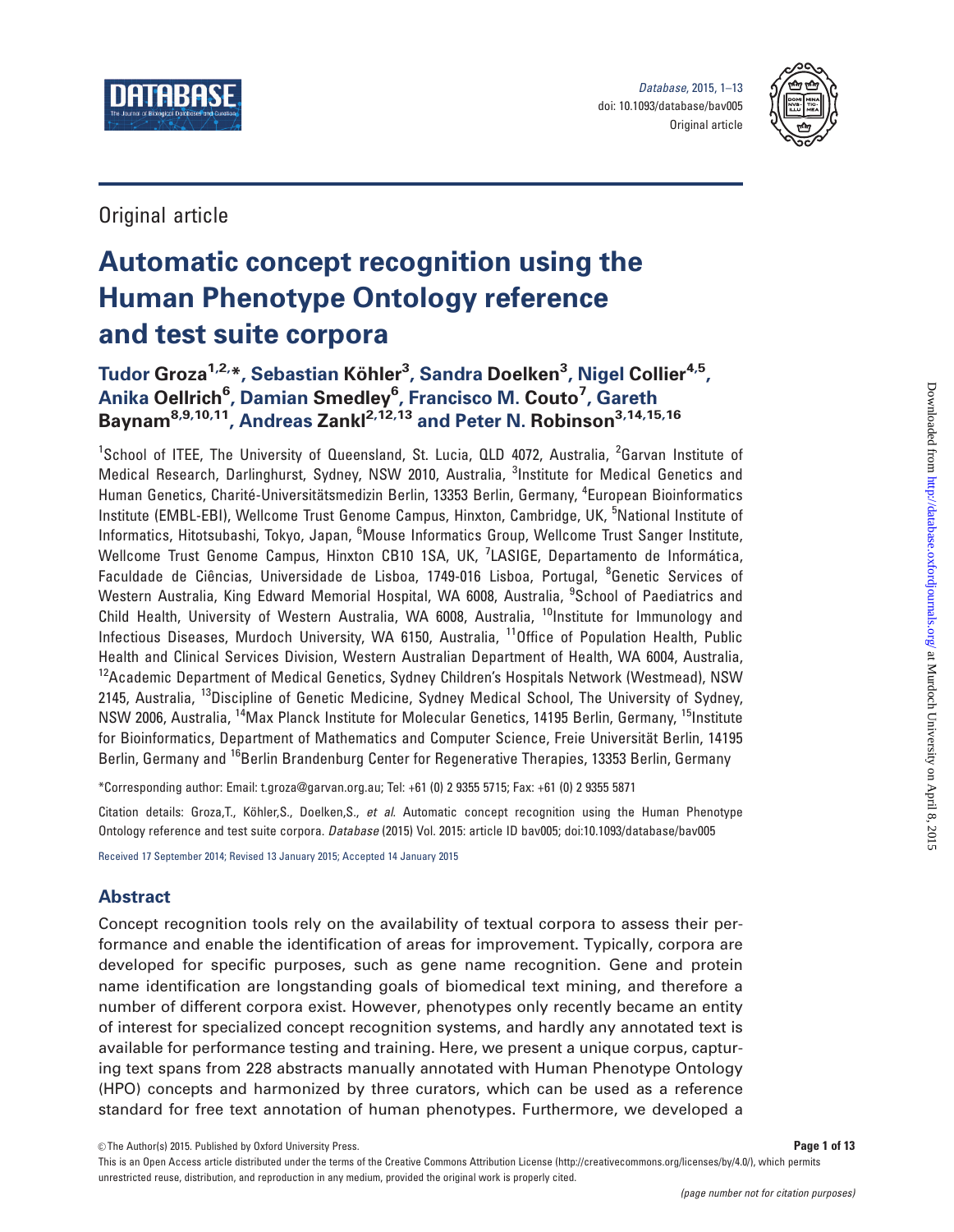test suite for standardized concept recognition error analysis, incorporating 32 different types of test cases corresponding to 2164 HPO concepts. Finally, three established phenotype concept recognizers (NCBO Annotator, OBO Annotator and Bio-LarK CR) were comprehensively evaluated, and results are reported against both the text corpus and the test suites. The gold standard and test suites corpora are available from [http://bio-lark.org/hpo\\_res.html.](http://bio-lark.org/hpo_res.html)

Database URL: [http://bio-lark.org/hpo\\_res.html](http://bio-lark.org/hpo_res.html)

# Introduction

The Human Phenotype Ontology (HPO) ([1\)](#page-11-0) is widely used for the annotation of human phenotypes and has been employed in many biomedical applications aiming to understand the phenotypic consequences of genomic variation [\(2](#page-11-0)). Such applications include: linking human diseases to animal models ([3](#page-11-0)–[5\)](#page-11-0), inferring novel drug interactions ([6\)](#page-11-0), prioritizing gene-disease targets ([7,](#page-11-0) [8\)](#page-11-0) and describing rare clinical disorders ([9\)](#page-11-0).

Linking from the literature to conceptual systems like HPO has been an ongoing endeavour within the text mining community that attracted substantial interest, e.g. ([10–12\)](#page-12-0), because of its potential for exploiting the data from millions of existing patient reports, case studies or controlled trials. This concept recognition (CR) task is similar to other well-studied tasks such as gene or protein name normalization, yet it is accompanied by its own set of challenges. In general, the challenges associated with this task are: (i) ambiguity, i.e. the same term may refer to multiple different entities—e.g. 'irregular ossification of the proximal radial metaphysis' vs. 'radial club hand' radial refers to the anatomical entity radius in the former case and the anatomical coordinate radial in the latter; similarly 'short long bones' vs. 'long metacarpals'—'long' acts as part of the name of an anatomical entity (the long bones) in the former and represents a quality in the latter; (ii) use of abbreviations—e.g. 'segmentation defects in L4-S1'; (iii) use of metaphorical expressions-e.g. 'bell-shaped thorax', 'hitchhiker thumb', 'bone-in-bone appearance'; (iv) use of hedging and various forms of qualifiers—e.g. 'subtle flattening and squaring of the metacarpal heads', 'segmentation defects appear to affect L4-S1'; (v) complex intrinsic structure—the lexical structure of phenotype descriptions may take several forms. They may have a canonical form, i.e. a conjunction of well-defined quality-entity pairs, where entities represent, e.g. an anatomical structure in focus (e.g. thorax) and qualities denote certain characteristics of the entities (e.g. bell-shaped)—resulting in the phenotype 'bell-shaped thorax'. On the other hand, they may also have a noncanonical form, in which entities and qualities are

associated either via verbs (e.g. 'Vertebral-segmentation defects are most severe in the cervical and thoracic regions') or via conjunctions (e.g. 'short and wide ribs with metaphyseal cupping'). At the same time, each component of a phenotype description may have a nested structure, as in 'flattening, underdevelopment and squaring of the heads of the metacarpal bones, particularly at metacarpal IV bilaterally'. All these challenges, and in particular the latter three, makes the identification of the boundaries of phenotype descriptions particularly difficult.

To date there have only been a few controlled studies focused on the automated annotation and/or harmonization of phenotype concepts in the scientific literature [\(13](#page-12-0)–[15\)](#page-12-0). Critically, none of these have used gold standard representations, hence making it hard to compare performance, e.g. due to idiosyncrasies in the annotation method. Against this background, our study has three goals:

- to introduce the first HPO-specific corpus—aimed to provide a reference standard for bootstrapping community efforts in phenotype CR; by CR, we mean the identification of entities of interest in free text and their resolution to ontological concepts, as opposed to named entity recognition that focuses only on the first part.
- to provide a set of manually crafted test suites [adapted from the original idea proposed by Cohen et al. [\(16](#page-12-0))]—aimed at covering a broader range of concept types and to act as a standardized manner to perform error analysis and
- to benchmark the landscape of existing phenotype CR systems against both this gold standard as well as against the proposed test suites.

Consequently, the contributions of this article include:

- a novel HPO annotated corpus consisting of 228 abstracts annotated by three experts, with a total of 1933 annotations (i.e. the text spans containing entities of interest and their corresponding HPO concepts) and covering 460 unique HPO concepts
- a set of 32 types of test suites comprising 2164 entries and structured according to the 21 top-level HPO phenotypic abnormalities and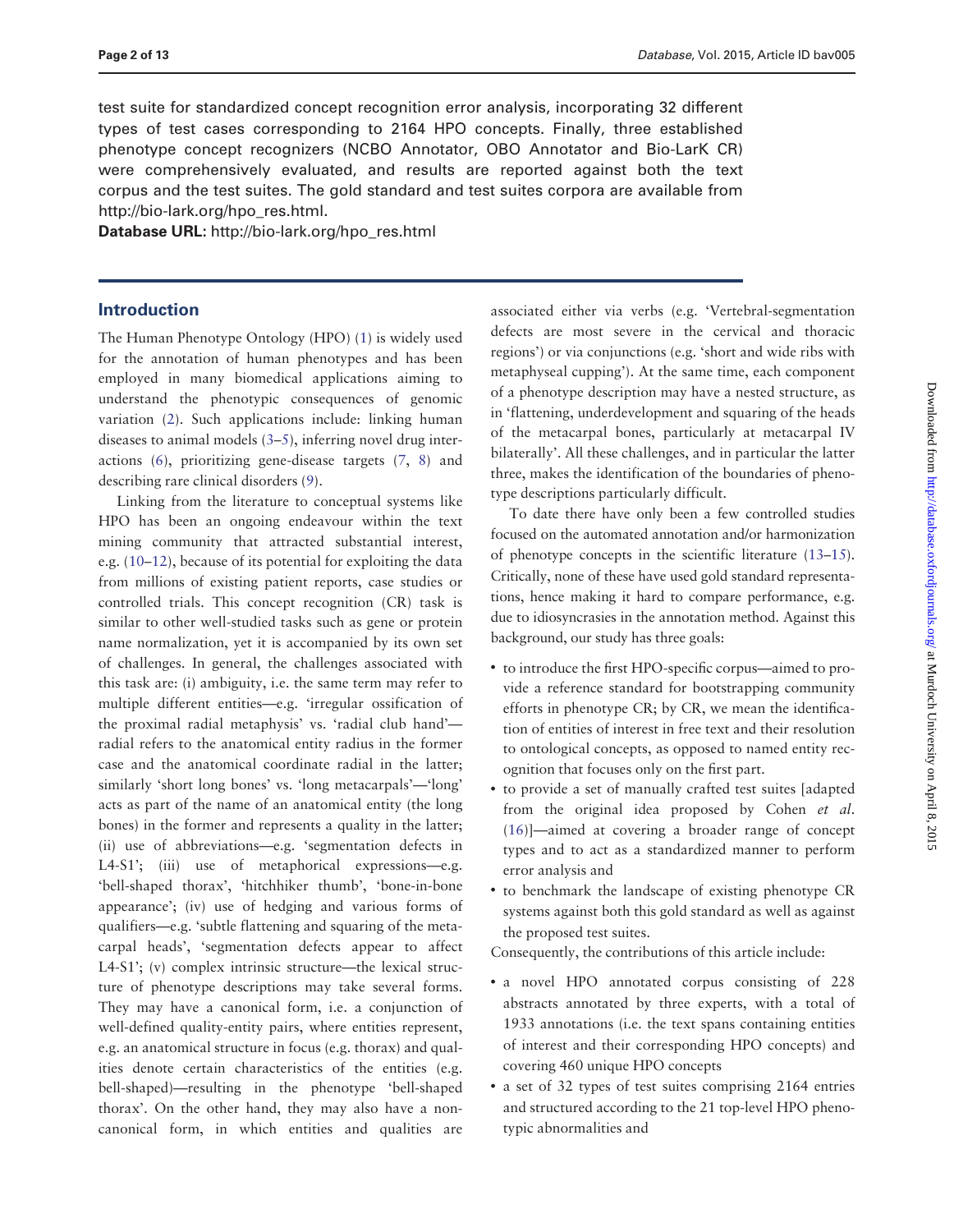• a comprehensive evaluation of three CR systems capable of annotating HPO concepts: the NCBO Annotator [\(17](#page-12-0)), the OBO Annotator [\(18](#page-12-0)) and the Bio-LarK CR (available at [http://bio-lark.org\)](http://bio-lark.org).

# Materials and methods

#### Corpus construction

Our data set consists of a set of 228 abstracts cited by the Online Mendelian Inheritance in Man (OMIM) database [\(19](#page-12-0)). OMIM is a manually curated collection of human hereditary disorders together with their suspected or confirmed genetic origins. Each abstract was chosen for its relevance to an OMIM human heritable disease. The collection was compiled with the aim to match the 44 complex dysmorphology syndromes discussed in the initial HPO study ([20\)](#page-12-0). These were originally selected from the list of Pubmed citations provided by OMIM at [ftp://](ftp://ftp.ncbi.nlm.nih.gov/repository/OMIM/pubmed_cited) [ftp.ncbi.nlm.nih.gov/repository/OMIM/pubmed\\_cited.](ftp://ftp.ncbi.nlm.nih.gov/repository/OMIM/pubmed_cited) All abstracts associated with a disease have been curated.

[Table 1](#page-3-0) lists the distribution of the OMIM entries in the corpus. The head of the distribution consists of a limited number of neurodevelopmental and skeletal disorders (e.g. Angelman syndrome, Branchiootorenal syndrome 1 or Brachydactyly type C), while the tail is comprised in majority by skeletal dysplasias (e.g. Brachydactyly type A2, Oculodentodigital dysplasia or Symphalangism C. S. Lewis type).

The corpus has been annotated by a team of three experts, or more concretely, by the creators of the HPO (Prof. Peter Robinson, Dr. Sebastian Köhler and Dr. Sandra Dölken). The clinical validity of the annotations has been ensured by two of the team members—i.e. Prof. Peter Robinson and Dr. Sandra Dölken—both with extensive clinical experience in human genetics. The actual annotation process has been performed in a peer-to-peer manner and consisted of two steps. Initially, two experts conjointly annotated the corpus. This was followed by a post-annotation validation phase, in which the third annotator—paired up with one of the two initial annotators performed a consistency and completeness check.

Consistency has also been ensured via a set of annotation guidelines that dictated the form of the phenotypic concepts, their lexical boundaries and the process of handling negation. These guidelines are:

- 1. Phenotype concepts should only be considered if they are present in a canonical form—e.g. include 'hypoplastic nails' or 'nail hypoplasia', but not 'nails were hypoplastic'.
- 2. Conjunctive terms are allowed—e.g. 'synostosis of some carpal and tarsal bones'.
- 3. Subject to the type of conjunction, atomic text spans are to be annotated with the corresponding HPO concepts. For example, the text span 'synostosis of some carpal and tarsal bones' represents a conjunction of two phenotype concepts: HP: 0008368 (Synostosis involving tarsal bones) and HP: 0009702 (Synostosis involving the carpal bones). Since the qualifier is preceding the anatomical conjunction, the entire text span should be annotated with both HPO concepts. On the other hand, when the qualifier is succeeding the anatomical conjunction—i.e. a mirror of the previous case—the text span should be split into the corresponding atomic phenotypes. For example, 'branchial arch, otic and renal malformations' results in three annotations:
	- 'branchial arch, otic and renal malformations'—HP: 0009794 (Branchial anomaly)
	- 'otic and renal malformations'—HP: 0000598 (Abnormality of the ear)
	- 'renal malformations'—HP: 0000792 (Abnormal renal morphology)
- 4. Negated phenotypes should be included—i.e. the text span 'kidney anomalies' in the context of 'no kidney anomalies were found' should be annotated with HP: 0000077 (Abnormality of the kidney). Here, the assumption was that negation can be dealt with at a different level and via other means.

As a note to point 1 mentioned earlier, non-canonical phenotypes have been excluded from the annotation process for two reasons. First, such lexical constructs are more likely to be present in clinical summaries or Electronic Health Records (EHRs) than in scientific publications. In practice, the corpus contains just a few such examples. Second, we were aware that, with the exception of Bio-LarK CR, the other CR systems are not able to handle such phenotypes, and as such we would not have been able to provide a fair basis for comparison.

#### Benchmarking phenotype CR systems

A wide variety of CR systems have been previously described—most of which are aimed at a specific purpose or domain. In this context, we focus on and benchmark three annotation tools that are able to perform CR using the HPO: the NCBO Annotator ([17\)](#page-12-0)—an ontology-agnostic CR system, the OBO Annotator ([18](#page-12-0)) and the Bio-LarK CR—both of which have been built with HPO as a direct target.

Other systems we might have applied include ConceptMapper [\(21\)](#page-12-0), Whatizit [\(22](#page-12-0)), Bio/MedLee [\(23\)](#page-12-0), Apache cTAKES ([24](#page-12-0)), or the well-known MetaMap [\(25\)](#page-12-0). These systems were, however, either difficult to access or did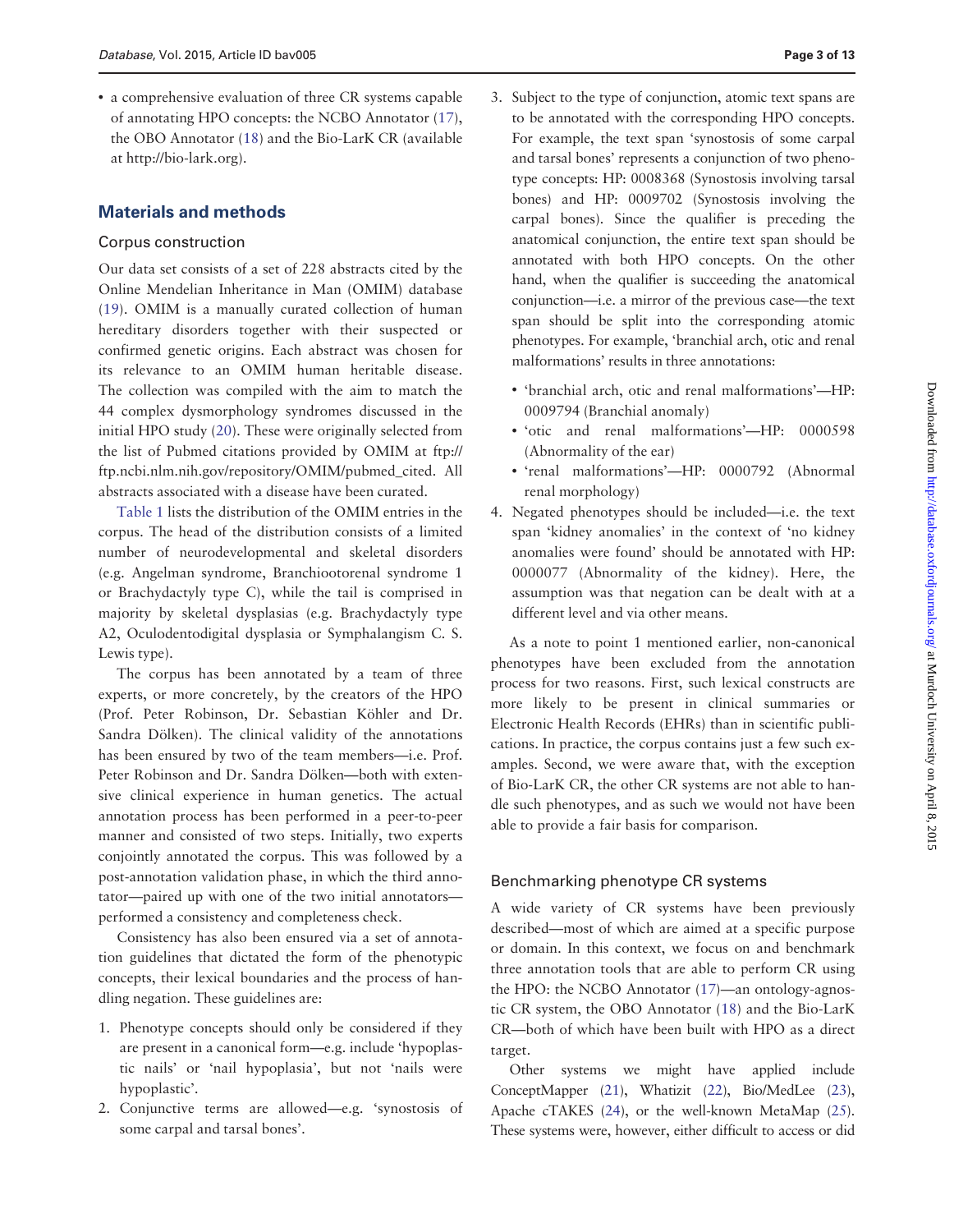<span id="page-3-0"></span>Table 1. Distribution of disorders associated with the the HPO gold standard corpus

| Disorder (OMIM)                                                              | Count          |
|------------------------------------------------------------------------------|----------------|
| Angelman syndrome (OMIM:105830)                                              | 56             |
| Neurofibromatosis type II (OMIM:101000)                                      | 46             |
| Basal cell nevus syndrome (OMIM:109400)                                      | 40             |
| Branchiootorenal syndrome 1 (OMIM:113650)                                    | 27             |
| Brachydactyly type C (OMIM:113100)                                           | 14             |
| Branchiooculofacial syndrome (OMIM:113620)                                   | 13             |
| Townes-Brocks syndrome (OMIM:107480)                                         | 11             |
| Arthrogryposis distal type 1 (OMIM:108120)                                   | 9              |
| Brachydactyly type A1 (OMIM:112500)                                          | 7              |
| Popliteal pterygium syndrome (OMIM:119500)                                   | 6              |
| Prader-Willi syndrome (OMIM:176270)                                          | 5              |
| Arthrogryposis distal type 2B (OMIM:601680)                                  | $\overline{4}$ |
| Van der Woude syndrome (OMIM:119300)                                         | 3              |
| Neurofibromatosis type I (OMIM:162200)                                       | 3              |
| Arthrogryposis distal type 2A (OMIM:193700)                                  | 3              |
| Arthrogryposis distal type 5 (OMIM:108145)                                   | 2              |
| Gordon syndrome (OMIM:114300)                                                | $\overline{2}$ |
| Trismus-pseudocamptodactyly syndrome<br>(OMIM:158300)                        | $\overline{2}$ |
| Schwannomatosis (OMIM:162091)                                                | 2              |
| Neurofilament protein heavy polypeptide<br>(OMIM:162230)                     | 2              |
| Hemifacial microsomia (OMIM:164210)                                          | 2              |
| Symphalangism proximal cushing symphalangism<br>(OMIM:185800)                | 2              |
| Branchiootic syndrome 1 (OMIM:602588)                                        | 2              |
| Arthrogryposis distal type 4 (OMIM:609128)                                   | 2              |
| Acrodysostosis 1 with or without hormone resist-<br>ance (OMIM:101800)       | 1              |
| Arthrogryposis-like hand anomaly and sensorineural<br>deafness (OMIM:108200) | 1              |
| Stickler syndrome type I (OMIM:108300)                                       | 1              |
| Brachydactyly type A2 (OMIM:112600)                                          | 1              |
| Charcot-Marie-Tooth disease demyelinating type 1B                            | 1              |
| (OMIM:118200)                                                                |                |
| Arthrogryposis distal type 9 (OMIM:121050)                                   | 1              |
| Arthrogryposis distal type 2E (OMIM:121070)                                  | $\mathbf{1}$   |
| Crouzon syndrome (OMIM:123500)                                               | 1              |
| Duane retraction syndrome 1 (OMIM:126800)                                    | 1              |
| Multiple endocrine neoplasia type I<br>(OMIM:131100)                         | 1              |
| Treacher Collins-Franceschetti syndrome<br>(OMIM:154500)                     | 1              |
| Mesothelioma malignant (OMIM:156240)                                         | 1              |
| Neurofibromatosis familial spinal (OMIM:162210)                              | 1              |
| Neurofibromatosis type III mixed central and per-                            | 1              |
| ipheral (OMIM:162260)                                                        |                |
| Noonan syndrome 1 (OMIM:163950)                                              | 1              |
| Oculodentodigital dysplasia (OMIM:164200)                                    | 1              |
| Polydactyly postaxial type A1 (OMIM:174200)                                  | 1              |
| Greig cephalopolysyndactyly syndrome<br>(OMIM:175700)                        | 1              |

(continued)

Table 1. Continued

| Disorder (OMIM)                                                                    | Count |
|------------------------------------------------------------------------------------|-------|
| Hutchinson-Gilford progeria syndrome<br>(OMIM:176670)                              | 1     |
| Multiple pterygium syndrome autosomal dominant<br>(OMIM:178110)                    | 1     |
| Symphalangism C. S. Lewis type (OMIM:185650)                                       | 1     |
| Thumbs stiff with brachydactyly type A1 and devel-<br>opmental delay (OMIM:188201) | 1     |
| Waardenburg syndrome type 1 (OMIM:193500)                                          | 1     |
| Williams-Beuren syndrome (OMIM:194050)                                             | 1     |
| Diarrhea 1 secretory chloride congenital<br>(OMIM:214700)                          | 1     |
| Cystic fibrosis (OMIM:219700)                                                      | 1     |
| Hydrocephalus autosomal dominant<br>(OMIM:600256)                                  | 1     |
| Bor-Duane hydrocephalus contiguous gene syn-<br>drome (OMIM:600257)                | 1     |
| Cholesteatoma congenital (OMIM:604183)                                             | 1     |
| Basal cell carcinoma susceptibility to 1<br>(OMIM:605462)                          | 1     |

The listing includes the name of the OMIM disease and the number of abstracts associated with it (the Count column).

not provide a route to use HPO as a desired annotation outcome. The CR systems employed adopt a range of techniques but tend to avoid deep parsing and make use of a range of shallow parsing (e.g. for named entity recognition and part of speech tagging) and pattern-based techniques, supplemented with restrictions and inferences on HPO. In all cases, we have treated the systems as black boxes (i.e. off-the-shelf solutions) and hence we have no access to any degree of confidence they may have in their concept selections.

M1: NCBO Annotator. The NCBO Annotator is a CR system available online and as well as part of the NCBO virtual appliance. It identifies and indexes biomedical concepts in unstructured text by exploiting a range of over 300 ontologies stored in BioPortal [\(26](#page-12-0))—the largest repository of biomedical ontologies. The system can be applied to all ontologies or restricted to a specified set—such as in our case, the HPO.

NCBO Annotator operates in two stages: CR and, optionally, semantic expansion. CR performs lexical matching by pooling terms and their synonyms from across the ontologies and then identifies lexical variants in free text and assigns annotations using Mgrep [\(27\)](#page-12-0). Mgrep applies stemming as well as permutations of the word order combined with a radix-tree-search algorithm to allow for the identification of the best matches of dictionary entries to a particular text span. During semantic expansion, various rules such as transitive closure and semantic mapping using the Unified Medical Language System (UMLS) Metathesaurus are used to suggest related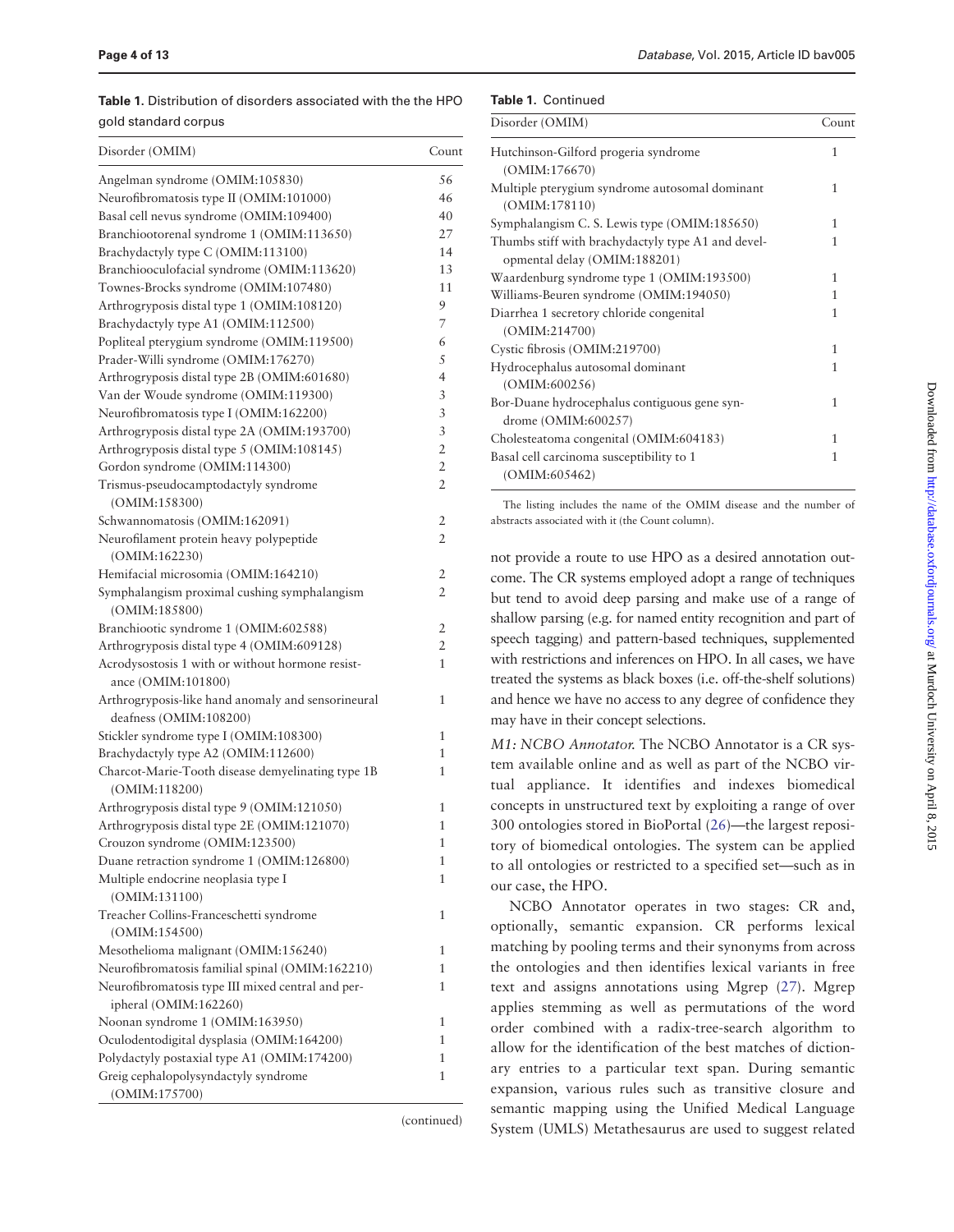concepts from within and across ontologies based on extant relationships. For the purpose of our experiments, only the CR part is relevant.

M2: OBO Annotator. OBO Annotator [\(18\)](#page-12-0) was designed to perform phenotype recognition of rare diseases specifically relating to patient case reports. Their method involves identifying a set of seed linguistic patterns from case reports in PubMed abstracts in a controlled search using cerebrotendinous xanthomatosis as the motivating topic. OBO Annotator proceeds through each sentence trying to exactly match each string within the seed pattern to HPO concepts using a longest match assumption. If no longest match can be found the candidate string is divided into shorter parts and matching is tried again, e.g. in the case of coordinated terms such as 'brain and cerebellar atrophy'. Orthography, tokenization, stemming, punctuation and stop words are all handled within the system. OBO Annotator supports contextual variations using transitive closure on the concepts in the HPO hierarchy, i.e. to infer term similarity based on ancestors and descendants of each concept under consideration. More specific annotations are preferred over more general ones where there are overlapping annotations.

M3: Bio-LarK CR. The Bio-LarK concept recognizer has been developed as part of the SKELETOME project [\(28](#page-12-0)), with an initial goal of performing automatic annotation of skeletal phenotypes in patient clinical summaries. Subsequently, it was extended to enable phenotype CR using HPO. Bio-LarK CR uses an Information Retrieval approach to index and retrieve HPO concepts, combined with a series of language techniques to enable term normalization and decomposition (e.g. token lexical variation). In addition to standard CR, the system is able to decompose and align conjunctive terms (e.g. 'short and broad fingers' aligned to HP: 0009381—Short fingers and HP: 0001500—Broad fingers), as well as recognize and process non-canonical phenotypes, such as 'fingers are short and broad'—which would be aligned to the same terms as in the previous example. This is realized via an efficient pattern matching approach that uses manually crafted rules over the shallow structure of the sentence. The recognition of non-canonical phenotypes is an optional feature of Bio-LarK CR and can be enabled or disabled subject to the intented use of the system.

#### Experimental setup

The HPO gold standard corpus was used to assess the CR performance of the three above-listed systems. More concretely, the systems have been applied on the free text of the

228 abstracts, which resulted in an individual set of annotations. These annotations have then been aligned to the gold standard annotations using exact boundary matching. It is worth mentioning that exact boundary detection represents the default strategy for all chosen systems. Furthermore, the annotation guidelines (see earlier) explicitly impose the fine-grained decomposition of coordinations, hence overlap matching strategies are not required.

Standard evaluation metrics have been computed on the alignment results:

- Precision (P);  $P = TP/(TP + FP)$
- Recall  $(R)$ ;  $R = TP/(TP + FN)$
- F-Score—the harmonic mean of Precision and Recall;  $F-Score = 2*PR/(P + R)$

In the equations earlier, TP is the number of true positive annotations (i.e. the HPO concepts suggested by the system match those listed in the gold standard); FP is the number of false positive annotations (i.e. the HPO concepts suggested by the system do not match those listed in the gold standard); and FN is the number of false negative annotations (i.e. the number of text spans failed to be identified by the system).

# Towards standardized error analysis: Introducing the HPO test suite package

The experimental setup described earlier provides a clear view on the systems' CR performance on real data. However, since the coverage of the HPO terms is not exhaustive, it is not able to create a comprehensive picture of the systems' strengths and weaknesses. Furthermore, as in the case of any other gold standard evaluation, error analysis is qualitative, the process of interpreting and discussing the errors being subject to the observations made by the evaluator.

Cohen et al. [\(16](#page-12-0)) have adopted the test suite methodology from software engineering and proposed a stratified approach to data sampling based on several criteria. Each criterion focuses on a set of concepts that share a particular property, such as length in tokens, presence of punctuation, coordination, etc. This leads to a framework able to characterize the strengths of the linguistic patterns used within each CR system and, moreover, to a platform that can be applied and shared to perform standardized error analysis.

Hence, as a second major contribution, following the work done by Cohen et al., we propose and make available a set of 32 manually crafted criteria (or test cases) comprising 2164 entries. Each test case entry corresponds to the label of an HPO concept and was manually selected to conform with the corresponding test case. Furthermore, since the linguistic characteristics of phenotypes depend, to some extent, on the anatomical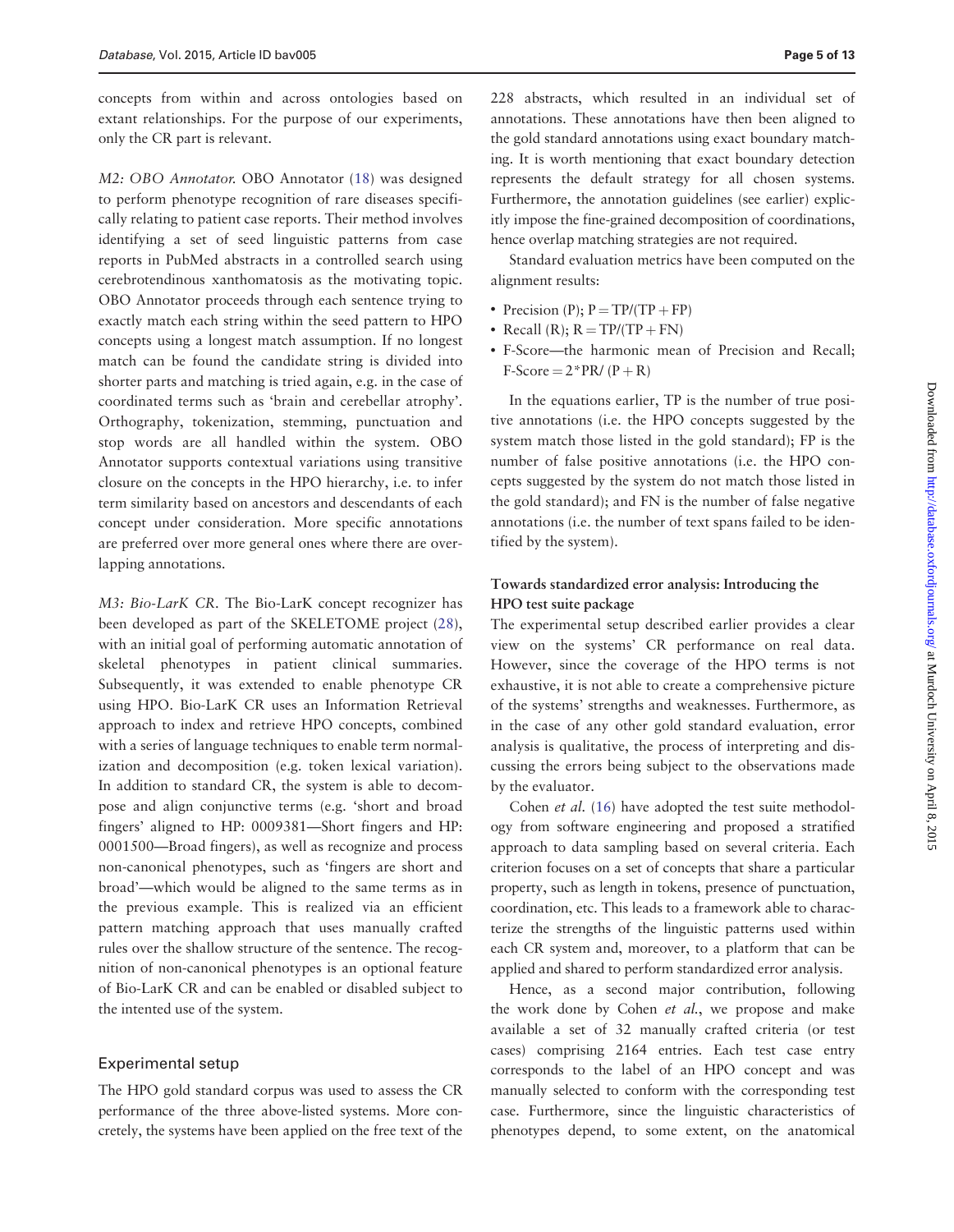Page 6 of 13 Database, Vol. 2015, Article ID bav005

localization of the abnormality, we have structured these test suites according to the 21 top-level HPO phenotypic abnormalities.

[Figure 1](#page-6-0) depicts the distribution of 32 test cases (or criteria) according to their types (their complete description is available in Section S2 in the [Supplementary](http://database.oxfordjournals.org/lookup/suppl/doi:10.1093/database/bav005/-/DC1) [Material\)](http://database.oxfordjournals.org/lookup/suppl/doi:10.1093/database/bav005/-/DC1) and with respect to the 21 top-level HPO phenotypic abnormalities. On average, each criterion has 70 test case entries. The test cases can be grouped into the following categories (examples are provided in the same table):

- Length-based tests—characterize the system's ability to cater for the wide variety of concept label length in tokens. The length of all HPO concept labels ranges from 1 to max. 14.
- Tests accounting for the presence of certain types of tokens, including punctuation, isolated numerals (Arabic or Roman) and stop words (IN, OF, TO, BY, FROM, WITH)
- Lexical variation tests covering the transformation of some of the tokens from singular to plural or from nouns to adjectives and vice versa
- Token ordering tests—opposing canonical and transformed canonical ordering
- Synonym tests—original concept labels are replaced by suitable synonyms listed in the ontology
- Other, more specialized tests, such as non-English canonical, i.e. the ability to detect non-English tokens, metaphoric constructs—phenotypes are perhaps the only domain-specific concepts that contain metaphoric expressions, e.g. bone-in-bone appearance and coordination—composite terms created via conjunctions of several atomic HPO concepts.

[Figure 1](#page-6-0) also depicts the distribution of the test cases according to the top-level HPO categories, which follows to a large extent the natural distribution of concepts in the HPO (as shown in Section S3 in the [Supplementary](http://database.oxfordjournals.org/lookup/suppl/doi:10.1093/database/bav005/-/DC1) [Material\)](http://database.oxfordjournals.org/lookup/suppl/doi:10.1093/database/bav005/-/DC1). On average, each such HPO category has 100 test case entries. The actual number of entries depends on the distribution and diversity of the types of concept labels in the respective category. For example, 'Abnormality of the voice' and 'Abnormality of the breast' have the lowest coverage in HPO, and hence, also have the lowest number of test case entries assigned. On the other hand, 'Abnormality of the cardiovascular system' and 'Abnormality of the integument' have a wider variety of terms (from a lexical and morphological perspective) and hence they are better represented in terms of test cases, each with more than 150 entries. Finally, while 'Abnormality of the skeletal system' is by far the most dominant category in terms of coverage almost 30% of HPO terms are under this category—this does not translate proportionally in the number of test case

entries. Skeletal abnormalities have a fairly uniform lexical representation and consist of a large number of repetitions and partonomies of anatomical localizations, leading to a low lexical and morphological variety.

The test suite experimental setup was similar to the gold standard approach. We have treated each test case as an individual free text document and used them as input for the CR systems. The alignment strategy and evaluation metrics were the same as earlier, i.e. exact boundary matching with Precision, Recall and F-Score. The use of exact boundary matching in this context has the role to penalize systems that produce also concepts nested within the provided label, in addition to the concept representing the target of the test case entry. Furthemore, this is also required to enable an appropriate processing of term coordination.

# **Results**

#### HPO gold standard corpus

The resulting corpus comprises 1933 individual annotations (with an average length of 2.42 tokens or words), which map to 460 unique concepts in HPO (4.4% coverage). In total, the annotations are related to 77 OMIM disorders.

In order to create a better overview of the concepts captured in the corpus, we have mapped them to the 21 top-level phenotype abnormalities defined by HPO. [Figure 2](#page-7-0) depicts the distribution of the resulting annotations according to these categories, when looking at both the overall percentage (i.e. counting every instance of a particular annotation—e.g. if 'meningioma' appears three times in an abstract, the resulting count would be three), as well as the unique coverage (i.e. counting the unique instances of each concept—using the same example, if 'meningioma' appears three times in an abstract, the resulting count would be one). From an overall perspective, the most highly represented concepts include abnormalities of the nervous system (30.36%), neoplasms (22.50%), abnormalities of the integument (16.6%) and abnormalities of the skeletal system (15.62%). From a unique coverage perspective, the distribution is slightly different, with abnormalities of the skeletal system, abnormalities of the nervous system and abnormalities of the head and neck dominating the corpus—25.86%, 22.82% and 14.78%, respectively. The two distributions mirror fairly closely the natural distribution of HPO concepts in the ontology (see Section S3 in the [Supplementary Material](http://database.oxfordjournals.org/lookup/suppl/doi:10.1093/database/bav005/-/DC1)).

## Experimental results

The evaluation results on the HPO gold standard corpus (HPO GS) are presented in [Table 2,](#page-7-0) while a more detailed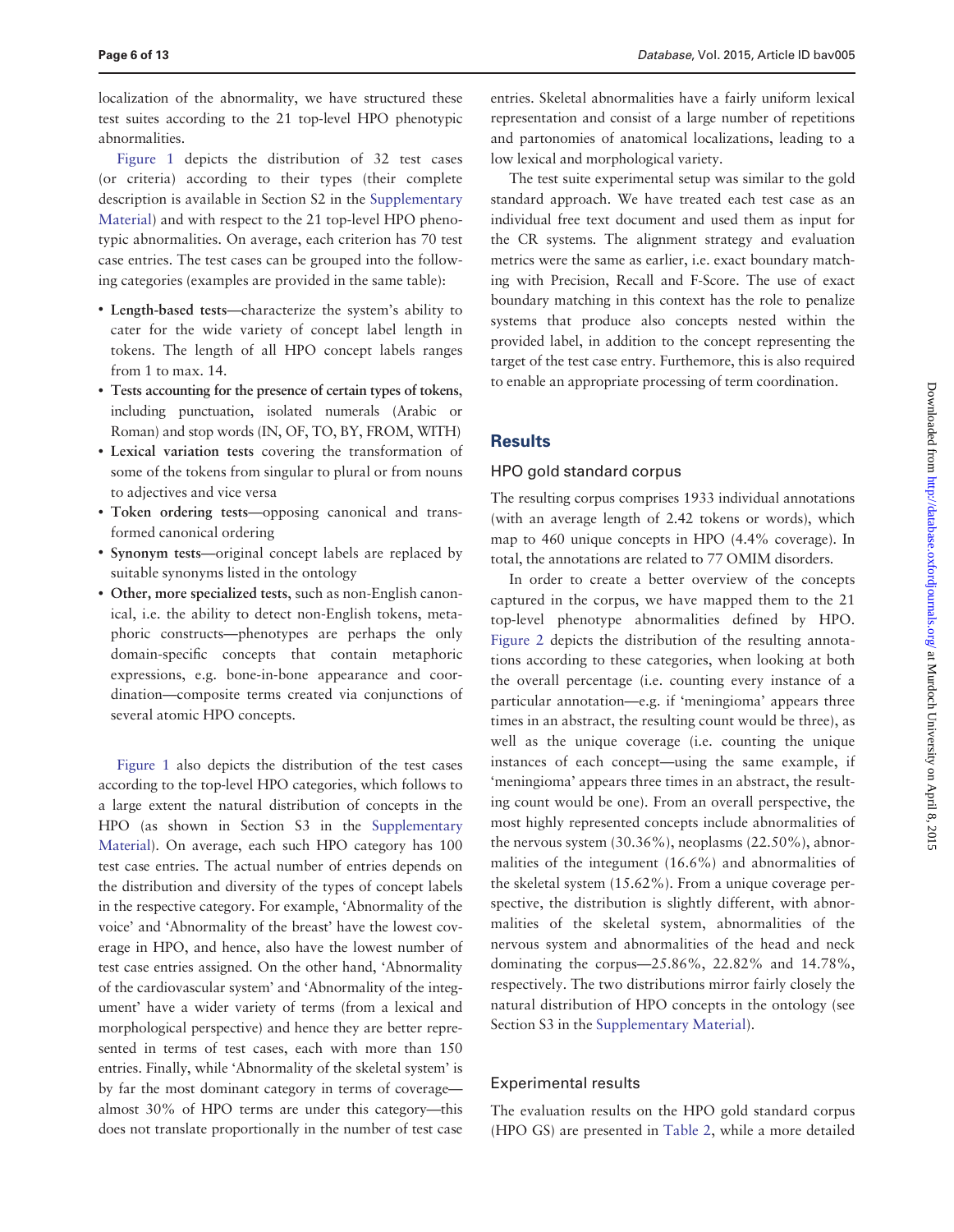<span id="page-6-0"></span>

Figure 1. Distribution of HPO test cases according to their types mapped to the top-level HPO categories. The larger the symbol, the more test case entries the corresponding mapping has. For example, the largest number of test case entries of Length-1 is present in Abnormality of the integument. In addition to providing an overview on the test suite content, this figure also depicts a birds-eye view over the variation in terms of characteristics of the concept lexical representations in the different top-level HPO categories. We can observe, e.g. that only a very few top-level categories contain concept labels with a length greater than 10. Similarly, metaphoric constructs seem to be present only in skeletal abnormalities, which also dominate together with the abnormalities of the integument and of the metabolism the range of labels containing punctuation.

overview according to the top-level HPO categories is depicted in [Figure 3.](#page-8-0) The OBO Annotator and Bio-LarK CR share the best performance—0.54 and 0.56 F-Score. While the overall F-Score shows minor differences, we can observe that the OBO Annotator focuses more on precision (0.69 as opposed to 0.65 of Bio-LarK) and Bio-LarK CR more on recall (0.49 as opposed to 0.44 of the OBO Annotator). The Recall of the NCBO Annotator was similar to that of the OBO Annotator—with a slight decrease of 0.05—however, the Precision, and hence the overall F-Score, was substantially lower: 0.54 Precision (on average 0.13 less the other two systems), leading to 0.45 F-Score (0.09 lower than OBO Annotator and 0.11 lower than Bio-LarK CR).

Although the HPO GS evaluation has shown relatively consistent performance across all three tools, the overall results on the test suite evaluation were remarkably different—as listed in [Table 3](#page-8-0) [\(Figure 4](#page-10-0) depicts an in-depth perspective according to each test case). Here, Bio-LarK CR outperformed both NCBO Annotator and OBO Annotator, achieving 0.97 Precision and an overall 0.95 F-Score. Surprisingly, the OBO Annotator, which performed on par with Bio-LarK on the gold standard, had the lowest Precision (0.54) and a very low Recall of 0.26, leading to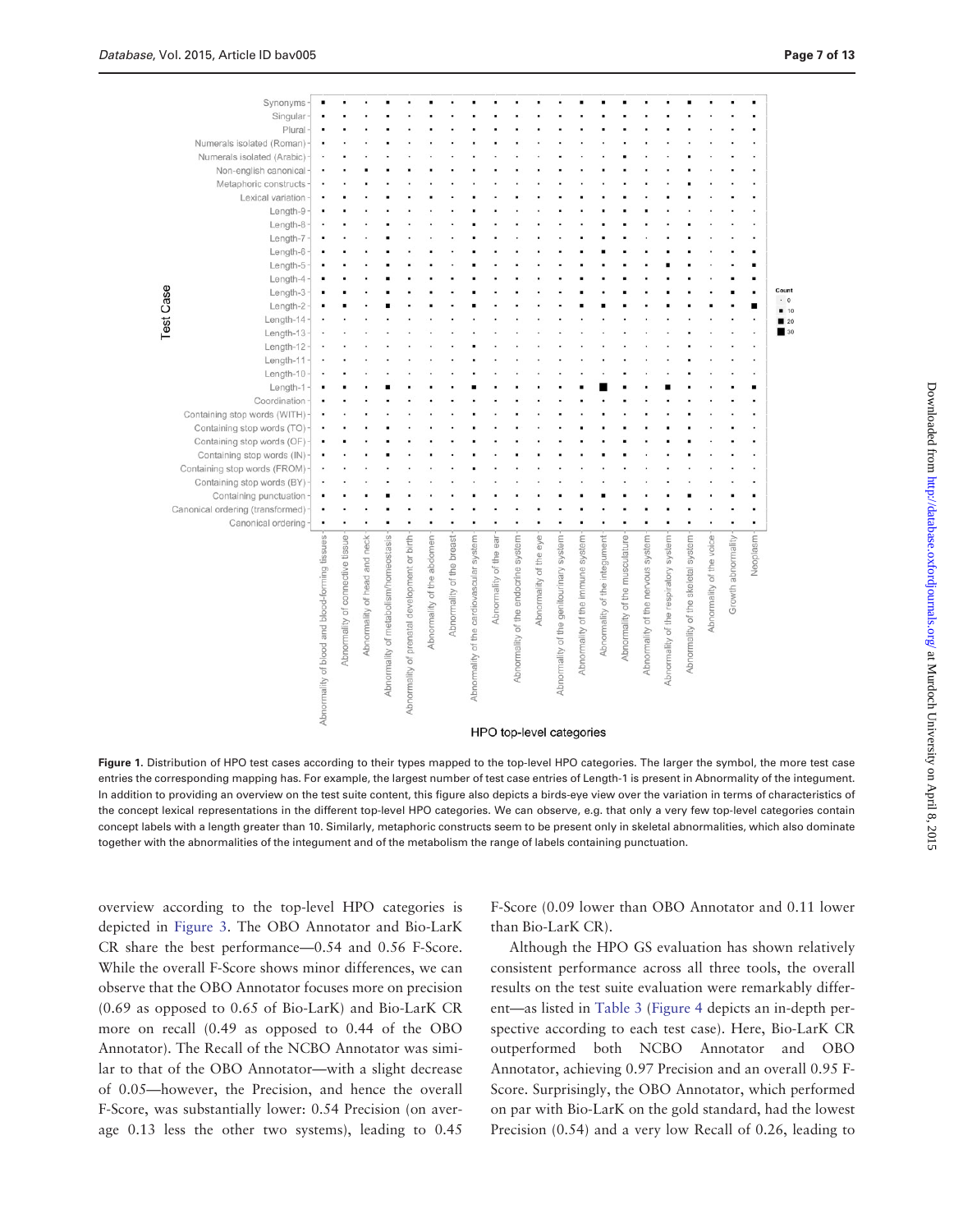<span id="page-7-0"></span>

Figure 2. Distribution of HPO annotations according to the top-level HPO categories. Two distributions are shown: an overall distribution that accounts for duplicate concept annotations (i.e. every instance of an annotation is counted), and a unique distribution that shows the counts of the unique concept annotations (i.e. every concept is counted a single time, indifferently of how many annotations exist in the corpus).

0.35 F-Score. Moreover, the NCBO Annotator achieved remarkable results in comparison to its performance on the HPO GS, with a 0.95 Precision (very similar to Bio-LarK)—i.e. an increase of 0.41 when compared to the HPO GS results, and a Recall of 0.84—0.09 lower than Bio-LarK, however, 0.45 higher than its Recall on HPO GS. Whilst the results of the two experiments are not directly comparable, they can be used to provide a complementary understanding of the system performance, given that one has been performed on a real-world corpus, and the other on a controlled test suite.

# **Discussion**

## Distribution of concepts in the HPO GS corpus

As mentioned earlier, Figure 2 depicts the distribution of the concept annotations according to the top-level HPO categories both from the overall as well as from the unique perspectives. It is important to remark that the interpretation of these distributions should take into account two

|  | <b>Table 2.</b> System performance on the HPO corpus using exact |  |  |  |
|--|------------------------------------------------------------------|--|--|--|
|  | matching and concept identification                              |  |  |  |

|                      | Precision | Recall | F1   |
|----------------------|-----------|--------|------|
| NCBO Annotator       | 0.54      | 0.39   | 0.45 |
| <b>OBO</b> Annotator | 0.69      | 0.44   | 0.54 |
| Bio-LarK CR          | 0.65      | 0.49   | 0.56 |
|                      |           |        |      |

OBO Annotator and Bio-LarK CR have a similar overall efficiency, the difference in F-Score being of only 0.02. The efficiency of the NCBO Annotator was on average with 10 percentage points lower than of the other two systems.

inter-weaved aspects. First, the Overall distribution quantifies the amount of duplicate annotations in comparison to unique annotations—or more concretely the comparison between counting a particular concept annotation every time it appears against counting it only once. For example, we can observe that neoplastic, neural and integumental anomalies contain a large number of duplicate annotations—visible in the change of level from Overall to Unique. This leads to them covering only a fraction of the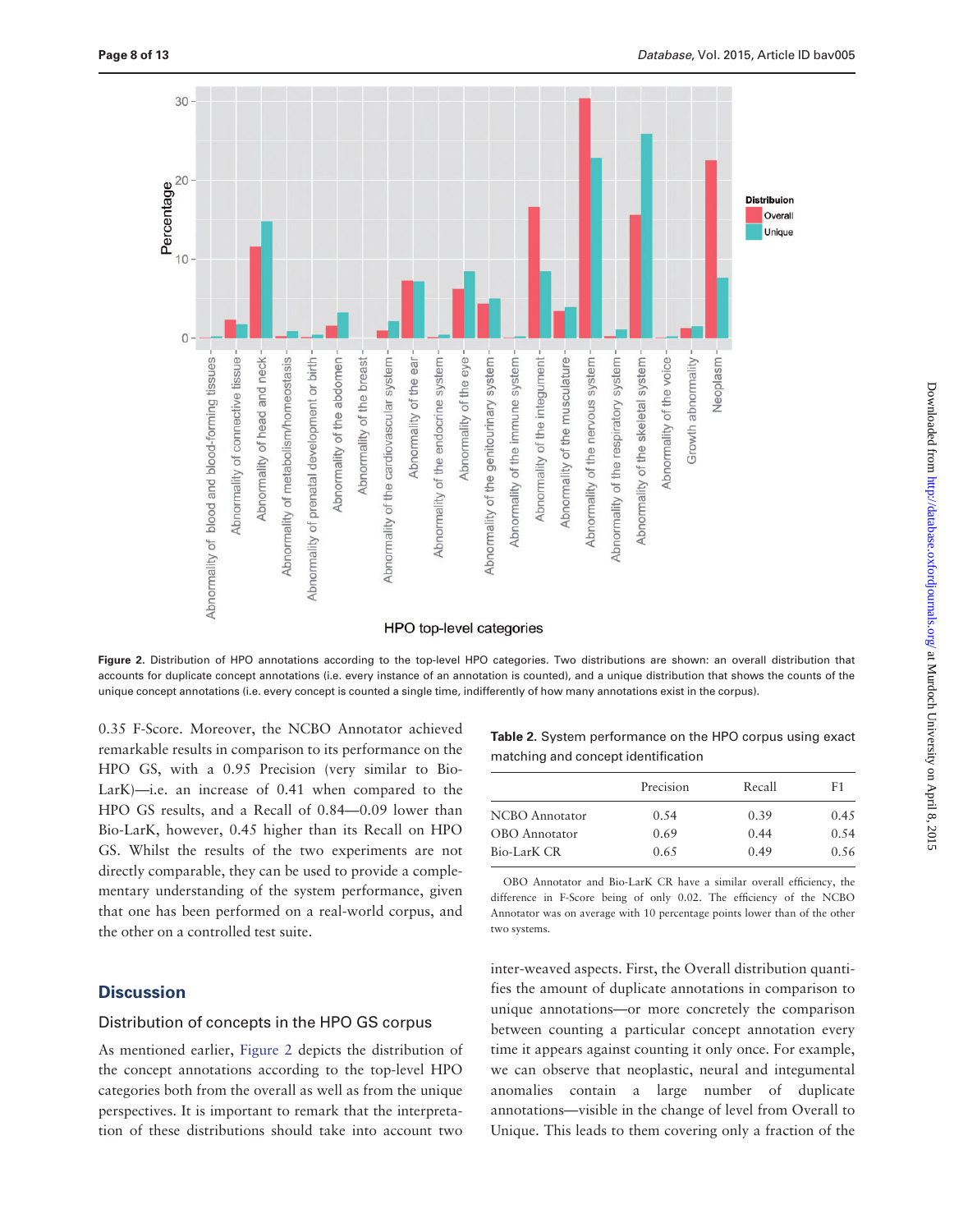<span id="page-8-0"></span>

Figure 3. F-Score results achieved by the three systems on the HPO gold standard, distributed according to the HPO top-level category.

Table 3. System performance on the HPO test suites using exact matching and concept identification

|                      | Precision | Recall | F1   |
|----------------------|-----------|--------|------|
| NCBO Annotator       | 0.95      | 0.84   | 0.89 |
| <b>OBO</b> Annotator | 0.54      | 0.26   | 0.35 |
| Bio-LarK CR          | 0.97      | 0.93   | 0.95 |

As opposed to the results listed in [Table 2,](#page-7-0) the NCBO Annotator achieved an overall F-Score similar to the one of Bio-LarK CR—i.e. 0.89 compared to 0.95. Surprisingly, the OBO Annotator's efficiency was much lower than of the other two systems (F1 of 0.35), although on real data it performed on par with Bio-LarK CR.

existing set of HPO concepts in the corresponding top-level category, while annotations of skeletal abnormalities, e.g. are in most cases unique. Second, both distributions capture the intrinsic multi-inheritance nature of the phenotypes in HPO—i.e. the fact that a phenotype concept may have ancestors leading to several different top-level categories. To be more precise, 19.12% of the set of unique concepts have more than one parent. For example, HP: 0000250 (Dense calvaria) is both an Abnormality of the

skeletal system (via HP: 0002683—Abnormality of the calvaria) as well as an Abnormality of the head and neck (via HP: 0004330—Increased skull ossification). Hence, while from a unique counting perspective annotations of skeletal abnormalities are dominant, in practice, they are shared with other categories, such as abornormalities of the nervous system. In conclusion, the corpus focuses on a set of cohensive and tightly coupled abnormalities of the skeletal (including head and neck), integument and nervous systems with relations to neoplasm.

# Error analysis

The systems' overall performance on the gold standard to some extent matched our expectations. Phenotype concepts are highly complex, in particular due to their intrinsic lexical structure, as well as due to their structural and semantic ambiguity—the reported performance reflects this complexity.

In order to provide a finer-grained view on this performance, Figure 3 depicts the F-Score achieved by the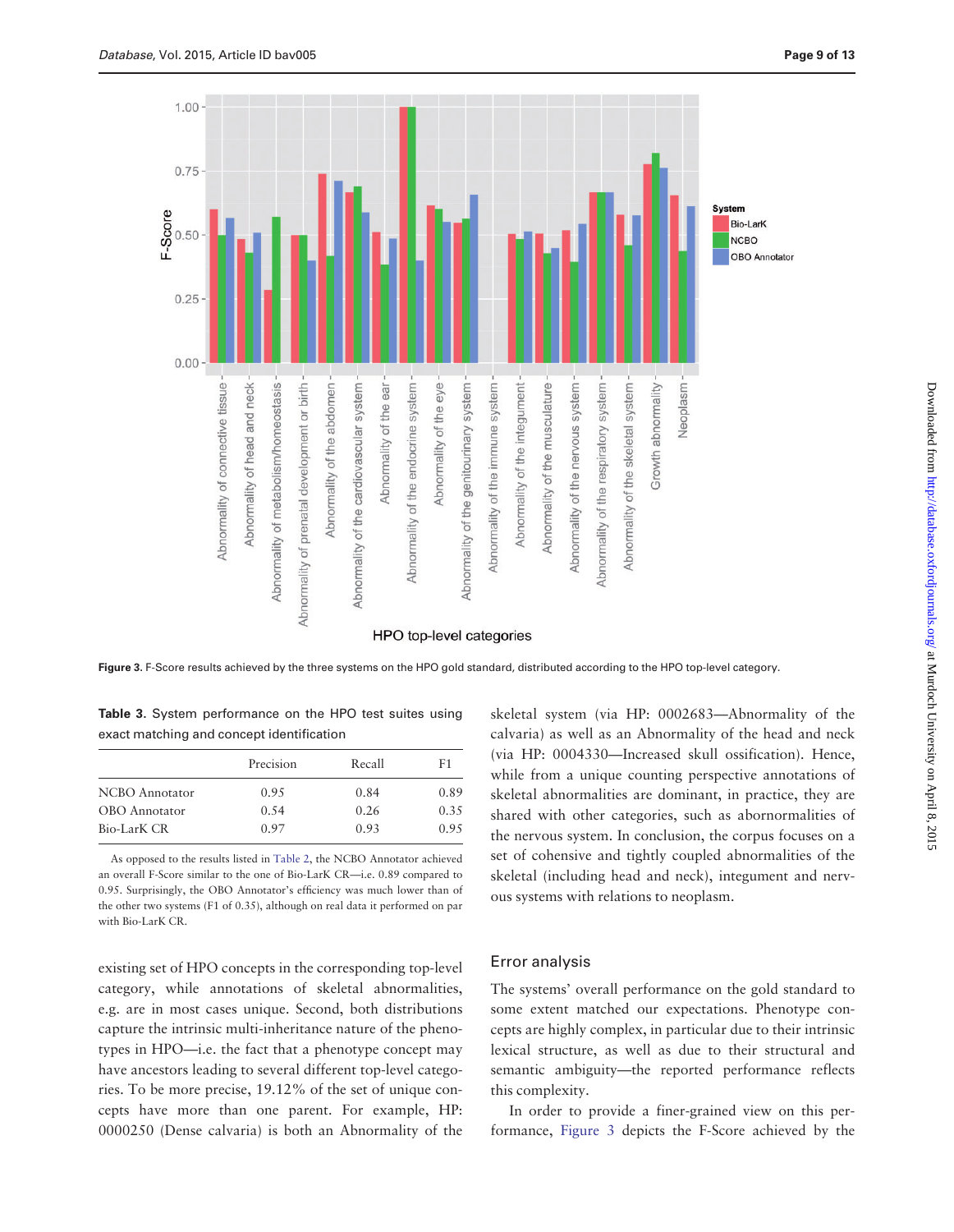systems according to the top-level HPO category. First, we can observe that three HPO top-level categories are not present in the CR results—i.e. 'Abnormality of blood and blood-forming tissues', 'Abnormality of the breast' and 'Abnormality of the voice'—whilst the two others have poor F-Score results—i.e. Abnormality of immune system and of metabolism/homeostasis. These results are, however, more likely due to their very poor representation in the HPO GS. On the other hand, the systems performed better on some other poorly represented categories, such as 'Growth abnormality', 'Abnormality of the respiratory system' or 'Abnormality of prenatal development or birth'.

Second, we can use this overview as an indication of the systems' strengths and weaknesses in recognition of certain types of HPO concepts. For example, Bio-LarK outperformed the other systems on 'Abnormality of the abdomen','Abnormality of the connective tissue' and 'Neoplasm', the OBO Annotator on 'Abnormality of the genitourinary system' and 'Abnormality of the nervous system', while the NCBO Annotator on 'Growth abnormality' and 'Abnormality of the cardiovascular system'. No system consistently outperformed the others on all categories.

A closer inspection of the errors in the CR process reveals three particular types:

- Coordination—e.g. 'aplastic or hypoplastic nails'—the OBO Annotator and Bio-LarK were able to correctly identify and decompose only some examples of coordination. In particular, the OBO Annotator was unable to decompose most coordinations created using the conjunctive connector 'OR'. The NCBO Annotator identified only the tail units within a coordination (i.e. 'hypoplastic nails'), without being able to correctly identify any entire coordination.
- Canonical order transformed—e.g. 'Brachydactyly type A1' instead of 'Type A1 brachydactyly' (HP: 0009371). Both the OBO Annotator and the NCBO Annotator were unable to correctly identify concepts that had their canonical order transformed in the text.
- Acronyms and complex concept conjunctions—e.g. 'BDA1' (standing for 'Type A1 brachydactyly') or 'stereotyped jerky movements'—which is a conjunction of HP: 0000733 (Stereotypical motor behaviours) and HP: 0007087 (Involuntary jerking movements). No system was able to identify such concepts: (i) acronyms because none of the systems performs acronym expansion and these were not listed as synonyms in the concept definition; (ii) complex conjunctions—these require human interpretation in order to correctly align the corresponding underlying concepts.

The above listed errors types are partly confirmed also by the test suite evaluation. [Figure 4](#page-10-0) depicts the F-Score results according to the test criteria. For example, the pair {Canonical ordering—Canonical ordering—transformed} should present mirrored results if a system is able to cater for lexical groundings that do not respect the token order as defined in the concept label (i.e. mapping 'Hypoplasia of the optic nerve' to 'Optic nerve hypoplasia'). Here, we can see an important decrease in F-Score for the NCBO Annotator and only a slight decrease for Bio-LarK, which confirms the finding earlier. The OBO Annotator, has however an unexpected behaviour, reporting an increase in F-Score in this category. When inspecting the actual concepts, we were not able to find a correlation between the concept correctly identified in the canonical ordering and those in the canonical ordering transformed. More concretely, in most cases the system has identified one, but not the other, with a slight preference for the canonical ordering transformed.

The results in the Canonical ordering pair can be correlated with those in the Lexical variation category and in the {Singular—Plural} test pair (designed in the same manner as the Canonical ordering pair). Lexical variation refers to altering the lexical form of some of the tokens without altering the overall semantics—e.g. from 'Hypoplasia of the optic nerve' to 'Hypoplastic optic nerve'. It is important to note that there are cases in which transforming the canonical ordering requires a certain degree of lexical variation. Here, only Bio-LarK is able to perform consistently—achieving high F-Scores (over 0.75). The NCBO Annotator has difficulties, in particular, in dealing with the lexical variation—as opposed to the OBO Annotator, which achieves an F-Score of 0.25. The same counterbalanced results are visible also on the {Singular—Plural} test case where the NCBO Annotator displays a 0.2 decrease in F-Score from singular to plural, while the OBO Annotator decreases from 0.8 F-Score on plural to 0.3 on singular hence showing a clear preference for plural terms. Finally, the Coordination test case mirrors the gold standard results, with Bio-LarK and the OBO Annotator outperforming the NCBO Annotator.

An overall summary of lessons learned from the test suite evaluations is listed later:

- NCBO Annotator performs best when the text spans of interest map perfectly to the lexical groundings of the associated concepts—indifferently of the length of these lexical groundings or their internal composition (i.e. punctuation or stop words)
- The OBO Annotator is able to handle better lexical variation and coordination, but encounters major issues when targeting lexical groundings with higher number of tokens or those consisting of arabic numerals.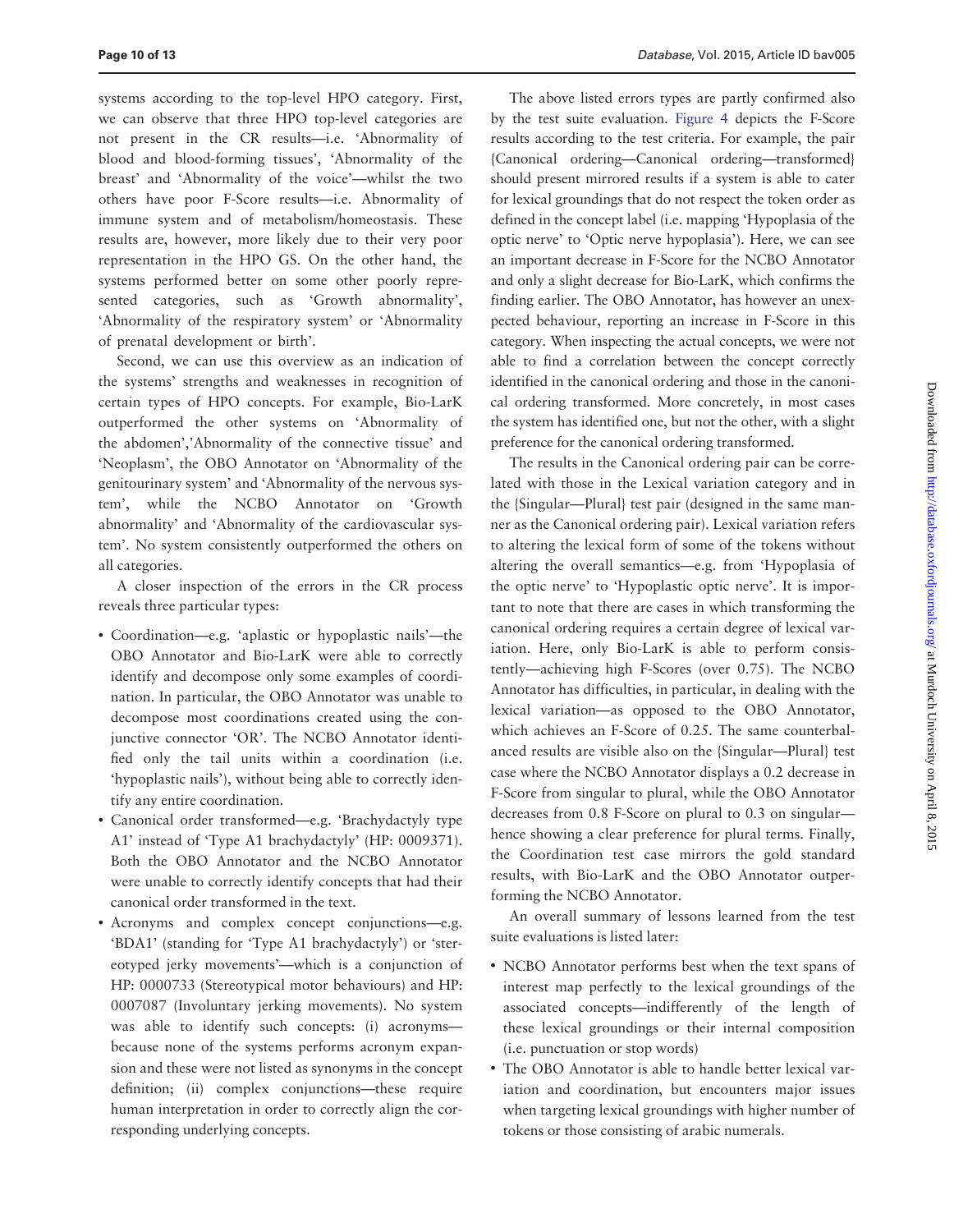<span id="page-10-0"></span>

Figure 4. F-Score results achieved by the three systems on the HPO test suites, distributed according to the type of the test case.

• Bio-LarK performs fairly consistently across all tests, with some difficulties with coordination and lexical variation.

Section S4 in the [Supplementary Material](http://database.oxfordjournals.org/lookup/suppl/doi:10.1093/database/bav005/-/DC1) provides additional insight into the systems' performance on test suites, by looking at an orthogonal dimension—i.e. evaluation results according to the HPO top-level category.

It is notable that the distribution of the HPO gold standard phenotypes mirrors the categories of disorders included in the corpus—i.e. neurodevelopmental and skeletal disorders—although they also mirror to a large extent the natural distribution of phenotypes in HPO (as shown in Section S3 in the [Supplementary Material\)](http://database.oxfordjournals.org/lookup/suppl/doi:10.1093/database/bav005/-/DC1). This may influence the global preception ofthe CR efficiency of a particular system. Hence, the system CR results discussed earlier should be stricly interpreted in the context provided by the corpus annotations and the possible bias towards abnormalities of the integument and of the nervous and skeletal systems (including head and neck).

Alternatively, this bias may prove the utility of the test suite corpora and offer the explanation for the large discrepancy in CR efficiency shown by the OBO Annotator on the gold standard vs. the test suite. More concretely, the OBO Annotator seems to cater well for this particular distribution of phenotypes, but cannot handle the wider range—in terms of constructs and lexical variety captured by the test suites. Oppositely, the consistent behaviour exhibited by the NCBO Annotator and Bio-LarK CR on both corpora leads to the conclusion that they have a higher chance of achieving the same results on a new corpus—perhaps built using the same underlying format (i.e. publication abstracts).

#### The goal and utility of the test suite corpus

The goal of the test suites introduced in this article is to provide a standardized benchmarking environment for error analysis—one that enables us, and others, to lay out a quantitative perspective on a set of errors a CR system may produce. Ideally, these should be a mixture of 'standard' cases (i.e. cases one would expect a system to handle correctly—similarly to paradigm employed in software engineering) and 'challenging' cases. And while we have tried to include some of the latter (e.g. the canonical order transformed or the term coordination)—the vast majority of our test cases fit into the former category. As a side remark, research on building challenging test cases in the CR context is almost inexistent. And whilst this idea has been raised, there is a paucity of published research in the area, and only lately it has started to gain some attention, in particular with the goal of building such test cases automatically [\(29](#page-12-0)).

By providing an evaluation both on real data, as well as on structured test cases, our intention is to describe two dimensions of the same story—dimensions that are complementary but not necessarily nested within each other. The results on the real data reflect the systems' efficiency in the context of the concept distributions and characteristics underpinning this data. The real data covers aspects absent from the test cases and found, in their majority, in the qualitative error analysis accompanying the corresponding evaluation—e.g. lack of synonyms, lack of acronym expansion, particular forms of term coordination. The structured test cases, on the other hand—as mentioned earlier—depict a 'what-if' type of analysis—i.e. 'what would be the behaviour of system X if the real data would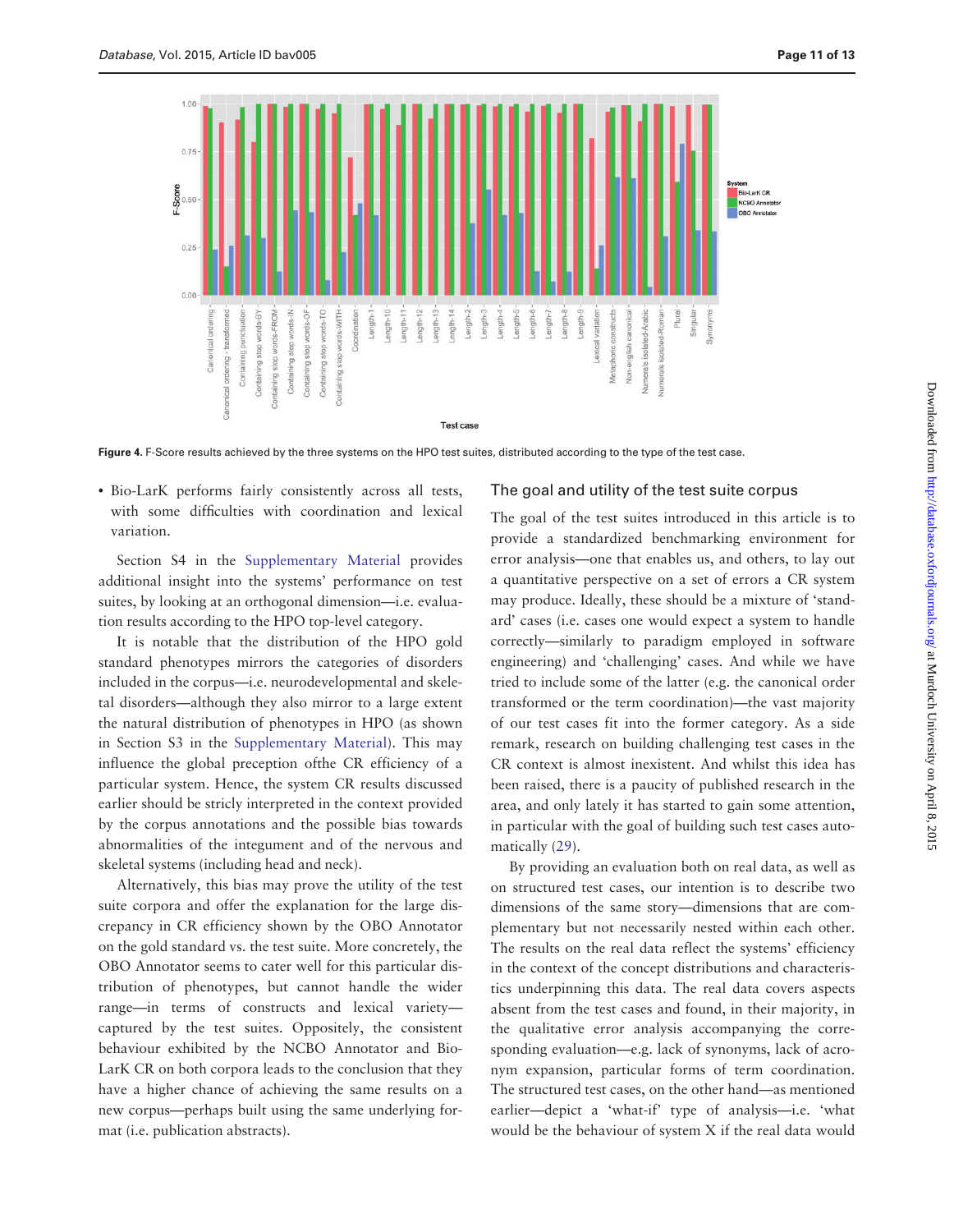<span id="page-11-0"></span>contain a concept found in the Y test category?' And we believe that this goal has been attained—even if more emphasis should be placed on challenging test cases. For example, the test suites show that some systems encounter difficulties in handling concepts with long lexical groundings—e.g. the OBO Annotator efficiency is inexistent for lengths greater than nine. Such a finding would not be possible with the real data, where the concepts' average length in tokens is 2.42. Similarly, the same test suites show that the NCBO Annotator is not able to handle coordination and transformed canonical ordering, which again, is covered only in part by the real data.

In conclusion, the two dimensions require a tighter integration, in order to enable a correlation of the experimental results emerging from them. We intend to work on this aspect in the near future, in parallel to supporting the progress of the research on CR test suites.

# Conclusions and future work

Phenotype recognition is essential for interpreting the evidence about human diseases in clinical records and the scientific literature. In this article, we have presented the first corpus of manually annotated abstracts using the HPO. The corpus represents a valuable resource for gaining a deeper understanding of the linguistic characteristics of phenotypes both from an overall perspective, and with respect to their classification according to the HPO top-level categories.

Furthermore, inspired by the work of Cohen *et al.* [\(16](#page-12-0)), we have provided a set of 32 manually crafted HPO-based test suites. The discussion presented on the experimental results shows the utility and added-value of CR test suites. First, they provide a controlled environment for detecting patterns of errors emerging from the CR process. Identifying such patterns is beneficial for both the users of the system—as they understand the systems' strengths and weaknesses—as well as for the systems' developers—as they are able to focus their attention on correcting those aspects associated with the low-performing test suites. Second, test suites enable reproducibility, standardized error analysis and a fair ground for comparing system performance.

Finally, we evaluated three off-the-shelf CR systems that are able to identify HPO concepts. These have been benchmarked using both the gold standard and the test suite corpora.

Future work will focus on expanding the gold standard corpus to increase the coverage of HPO concepts and on designing additional test suites. In addition, we intend to investigate the opportunity of devising hybrid CR system configurations (or ensemble learners) that are able to take advantange the strengths and weaknesses of the individual systems, as detected by the test suites presented in this article.

## Supplementary Data

[Supplementary data](http://database.oxfordjournals.org/lookup/suppl/doi:10.1093/database/bav005/-/DC1) are available at Database Online.

Conflict of interest. None declared.

# Funding

T.G. gratefully acknowledges the support by the Australian Research Council Discovery Early Career Researcher Award (ARC DECRA DE120100508). N.C. gratefully acknowledges the support of the Marie Curie (PI: Phenominer, grant number 301806). A.O. and D.S. kindly acknowledge the support by the Wellcome Trust grant (098051) and National Institutes of Health grant (NIH) (1 U54 HG006370-01). F.M.C. gratefully acknowledges the support by the Portuguese FCT through the LASIGE Strategic Project (PEst-OE/EEI/UI0408/2014) and SOMER project (PTDC/EIA-EIA/ 119119/2010). G.B. acknowledges the RD-Connect FP7 grant (EU: 205444 RD-Connect), the corresponding NHMRC-EU grant (NHMRC: APP1055319) and the Raine Clinician Research Fellowship (201401). P.N.R. acknowledges the supported by the Bundesministerium für Bildung und Forschung (BMBF 0313911). Funding for open charge: Australian Research Council - Discovery Early Career Researcher Award (DE120100508).

#### **References**

- 1. Robinson, P.N., Köhler, S., Bauer, S. et al. (2008) The Human Phenotype Ontology: a tool for annotating and analyzing human hereditary disease. Am. J. Hum. Genet., 83, 610-615.
- 2. Köhler, S., Doelken, S.C., Mungall, C.J. et al. (2014) The Human Phenotype Ontology project: linking molecular biology and disease through phenotype data. Nucleic Acids Res., 42, D966–D974.
- 3. Washington,N.L., Haendel,M.A., Mungall,C.J. et al. (2009). Linking human diseases to animal models using ontology-based phenotype annotation. PLoS Biol., 7, e1000247.
- 4. Köhler, S., Doelken, S.C., Ruef, B.J. et al. (2014) Construction and accessibility of a cross-species phenotype ontology along with gene annotations for biomedical research. F1000Research, 2, 30, [v2; ref status: indexed,<http://f1000r.es/2td>].
- 5. Chen,C.K., Mungall,C.J., Gkoutos,G.V. et al. (2012) MouseFinder: candidate disease genes from mouse phenotype data. Hum. Mutat., 33, 858–866.
- 6. Gottlieb,A., Stein,G.Y., Ruppin,E. et al. (2011) PREDICT: a method for inferring novel drug indications with application to personalized medicine. Mol. Syst. Biol., 7, 496.
- 7. Smedley, D., Oellrich, A., Köhler, S. et al. (2013) PhenoDigm: analyzing curated annotations to associate animal models with human diseases. Database 2013:bat025.
- 8. Robinson, P.N., Köhler, S., Oellrich, A. et al. (2014) Improved exome prioritization of disease genes through cross-species phenotype comparison. Genome Res., 24, 340–348.
- 9. Firth,H.V., Richards,S.M., Bevan,A.P. et al. (2009) DECIPHER: Database of Chromosomal Imbalances and Phenotype in Humans Using Ensemble Resources. Am. J. Hum. Genet., 84, 524–533.